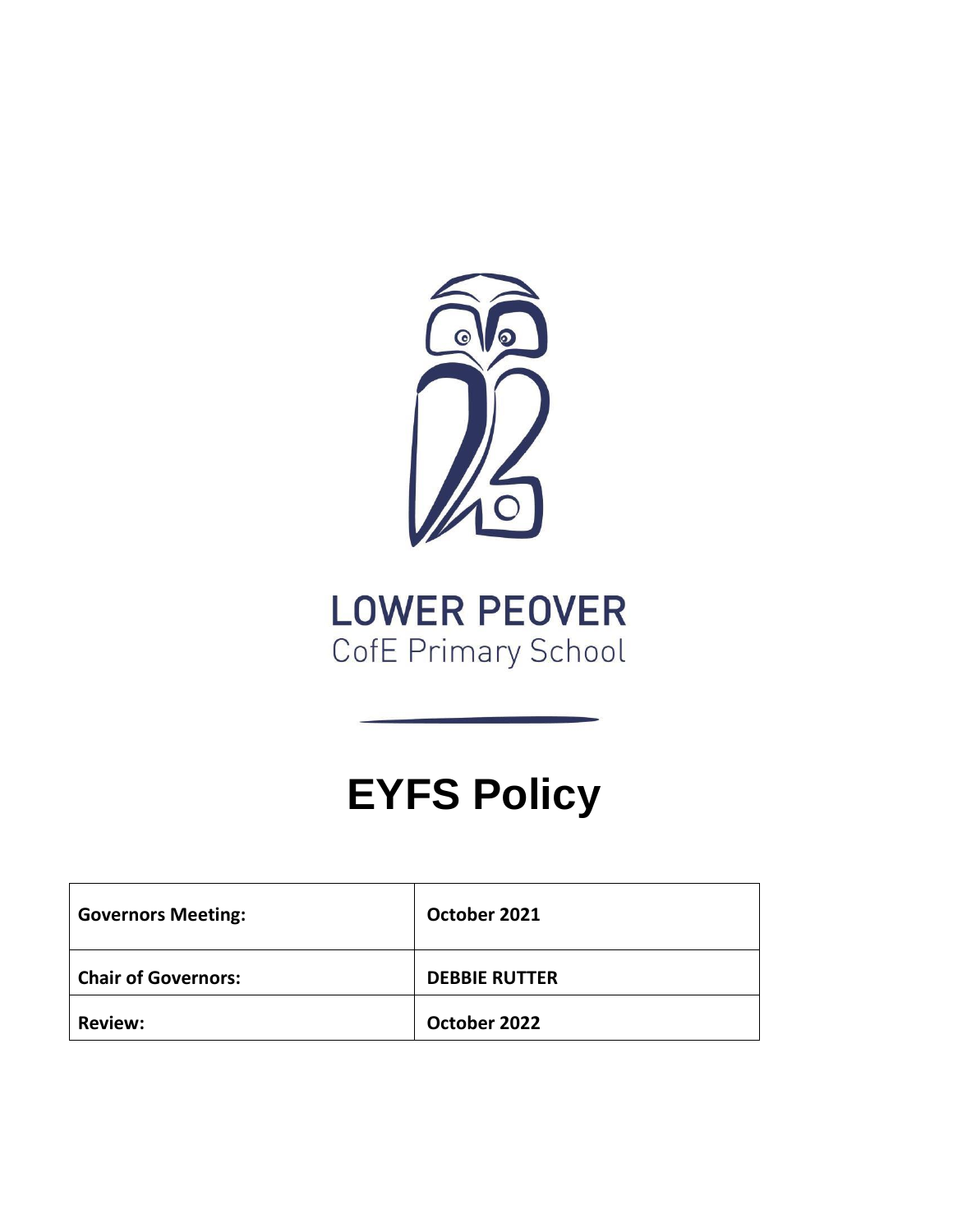#### **Vision**

The Early Years Foundation Stage (EYFS) applies to the learning and development of all children from birth to the end of the reception year. At Lower Peover CE Primary School we greatly value the important role that the Early Years Foundation Stage plays in laying secure foundations for future learning and development. Early childhood is the foundation on which children build the rest of their lives. It is not just a preparation for the next stage but is vitally important in itself.

Learning for children is a rewarding and enjoyable experience in which they explore, investigate, discover, create, practice, rehearse, repeat, revise and consolidate their developing knowledge, skills, understanding and attitudes. During the Foundation Stage, many of these aspects of learning are brought together effectively through playing and talking.

#### **Intent Aims**

At Lower Peover CE Primary School we aim to provide the highest quality care and education for all our children thereby giving them a strong foundation for their future learning. We create a safe and happy environment with motivating and enjoyable learning experiences that enable children to become confident and independent learners. We value the individual child and work alongside parents and carers to help every child reach their full potential.

As outlined in the 'Statutory Framework for Early Years Foundation Stage':

*'Every child deserves the best possible start in life and the support that enables them to fulfil their potential. Children develop quickly in the early years and a child's experiences between birth and age five have a major impact on their future life chances.'*

#### **Implementation**

#### **Statutory Framework for the Early Years Foundation Stage**

We adhere to th[e Statutory Framework for the Early Years Foundation Stage 2021](https://assets.publishing.service.gov.uk/government/uploads/system/uploads/attachment_data/file/974907/EYFS_framework_-_March_2021.pdf) document (Department for Education, 2021) and the guiding principles that shape practice within Early Years settings:

#### **The EYFS is based upon four principles:**

- Every child is a **unique child,** who is constantly learning and can be resilient, capable, confident and self-assured;
- Children learn to be strong and independent through **positive relationships;**
- Children learn and develop well in **enabling environments,** in which their experiences respond to their individual needs and there is a strong partnership between practitioners and parents/ carers;
- **Children develop and learn in different ways and at different rates.**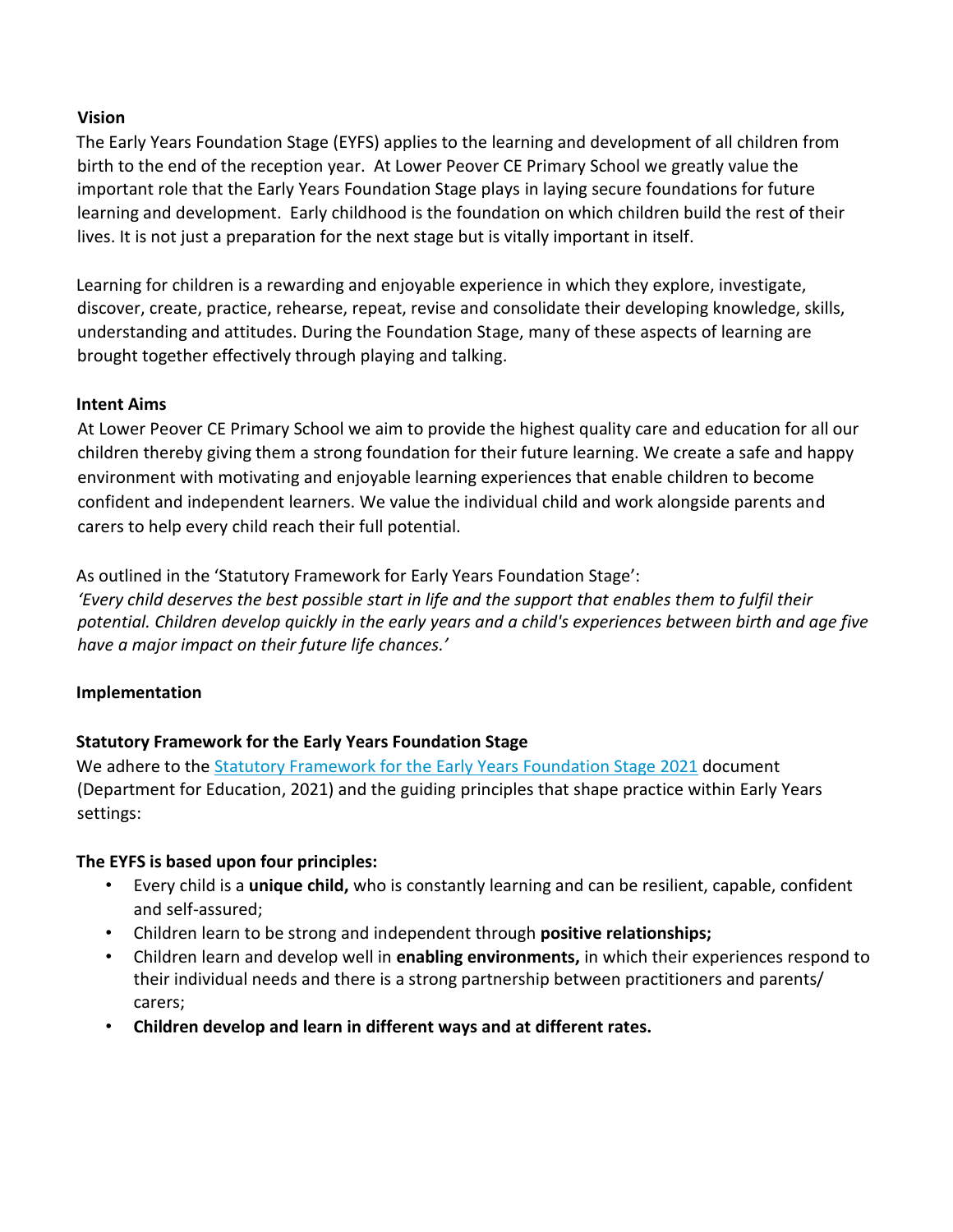As part of our practice we:

- Provide a safe, challenging, stimulating, caring and sharing environment which is sensitive to the needs of the child, including children with additional needs
- Provide a broad, balanced, relevant and coherently sequenced curriculum, using play as the vehicle for learning;
- Promote equality of opportunity and anti-discriminatory practice.
- We provide early intervention for those children who require additional support.
- Enable choice and decision-making, fostering independence and self confidence
- Use and value what each child can do, assessing their individual needs and helping each child to progress
- Plan challenging learning experiences, based on the individual child, informed by observation and assessment and by the children's own ideas and interests;
- Work in partnership with parents and carer and value their contributions;
- Ensure that all children, irrespective of ethnicity, culture, religion, home, language, family background, learning difficulties, disabilities, gender or ability, have the opportunity to experience a challenging and enjoyable programme of learning and development

#### **The Curriculum**

We plan an exciting and challenging curriculum based on our observation of children's needs, interests and stages of child development across the seven areas of learning and development to enable the children to achieve the Early Learning Goals.

All seven areas are important and inter-connected. Three areas are particularly crucial for igniting children's curiosity and enthusiasm for learning, and for building their capacity to learn, form relationships and thrive.

These three areas are the **Prime Areas** of Learning:

- Communication and Language
- Physical Development
- Personal, Social & Emotional Development

We also support the children in four **Specific Areas** of Learning, through which the three prime areas are strengthened and applied:

- Literacy
- Mathematics
- Understanding the World
- Expressive Arts and Design

#### **Play**

Learning through play underpins our approach to teaching and learning in the Foundation Stage. We embrace the fact that young children learn best from activities and experiences that interest and inspire them to learn. In doing so, we can provide children with stimulating, active play experiences in which they can explore and develop their learning and to help them make sense of the world. Children have opportunities through their play to think creatively and critically alongside other children as well as on their own. They are able to practise skills, build upon and revisit prior learning and experiences at their own level and pace. Play gives our children the opportunity to pursue their own interests, inspire those around them and consolidate their understanding and skills. The children learn to adapt, negotiate,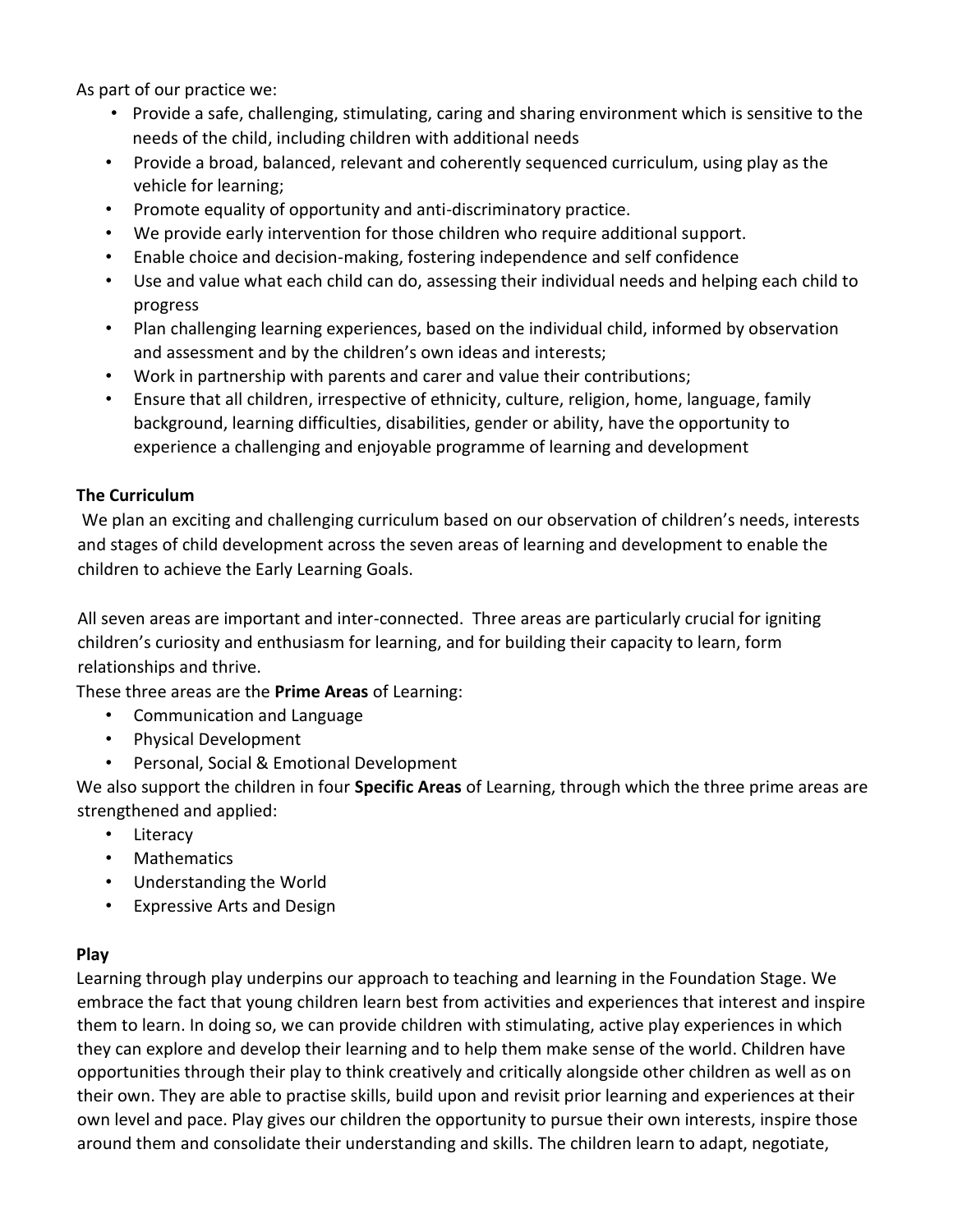communicate, discuss, investigate and ask questions. Our adults take an active role in child initiated play through observing, modelling, facilitating, teaching and extending play, skills and language.

### **Characteristics of Effective Learning**

In planning, guiding and facilitating the children's learning activities, we continually reflect on the different ways children learn. The characteristics of effective teaching and learning highlight the importance of a child's attitude to learning and their ability to play, explore and think critically about the world around them.

The three characteristics are;

**Playing and Exploring –** children investigate and experience things, and 'have a go' **Active Learning** – children concentrate and keep on trying if they encounter difficulties, and enjoy achievements **Creating and Thinking Critically –** children have and develop their own ideas, make links between ideas, and develop strategies for doing things.

Children are provided with a range of rich, meaningful first-hand experiences in which they can explore, think creatively and be active. We aim to develop and foster positive attitudes towards learning, confidence, communication and physical development.

#### **Planning**

Good planning is the key to making children's learning effective, exciting, varied and progressive. Effective learning builds on and extends what children know and can do. Our planning shows how Educational Programmes will be delivered and how the principles of the EYFS will be put into practice. It draws upon secure knowledge of child development and is always informed by observations we have made of the children, in order to understand and consider their current interests, development and learning. All practitioners who work in reception are involved in this process.

We create loose long and medium term plans based on a series of topics, each of which offers experiences in all seven areas of learning. Throughout each topic the children are encouraged to share their ideas for learning experiences with us, which we record on Our Learning Journey display. These ideas are then used to inform our short term weekly planning, alongside our observations which identify areas to focus on,

We always remain flexible to allow for unplanned circumstances and children's responses. Our planning is continually evaluated by all staff to ensure that children's individual 'Next Steps in Learning' and personalised learning needs are met.

Children will engage in whole group and small group activities alongside their independent learning. There are also allocated times for whole class daily 'carpet learning sessions'. The curriculum is delivered using a play-based approach as outlined by the EYFS framework: *'Each area of learning and development must be implemented through planned, purposeful play and through a mix of adult-led and child-initiated activities'.* 

We plan a balance between children having time and space to engage in their own child-initiated activities and those which are planned by adults. During children's play, the adults in class interact when appropriate to facilitate learning and skill development, or to stretch and challenge them further.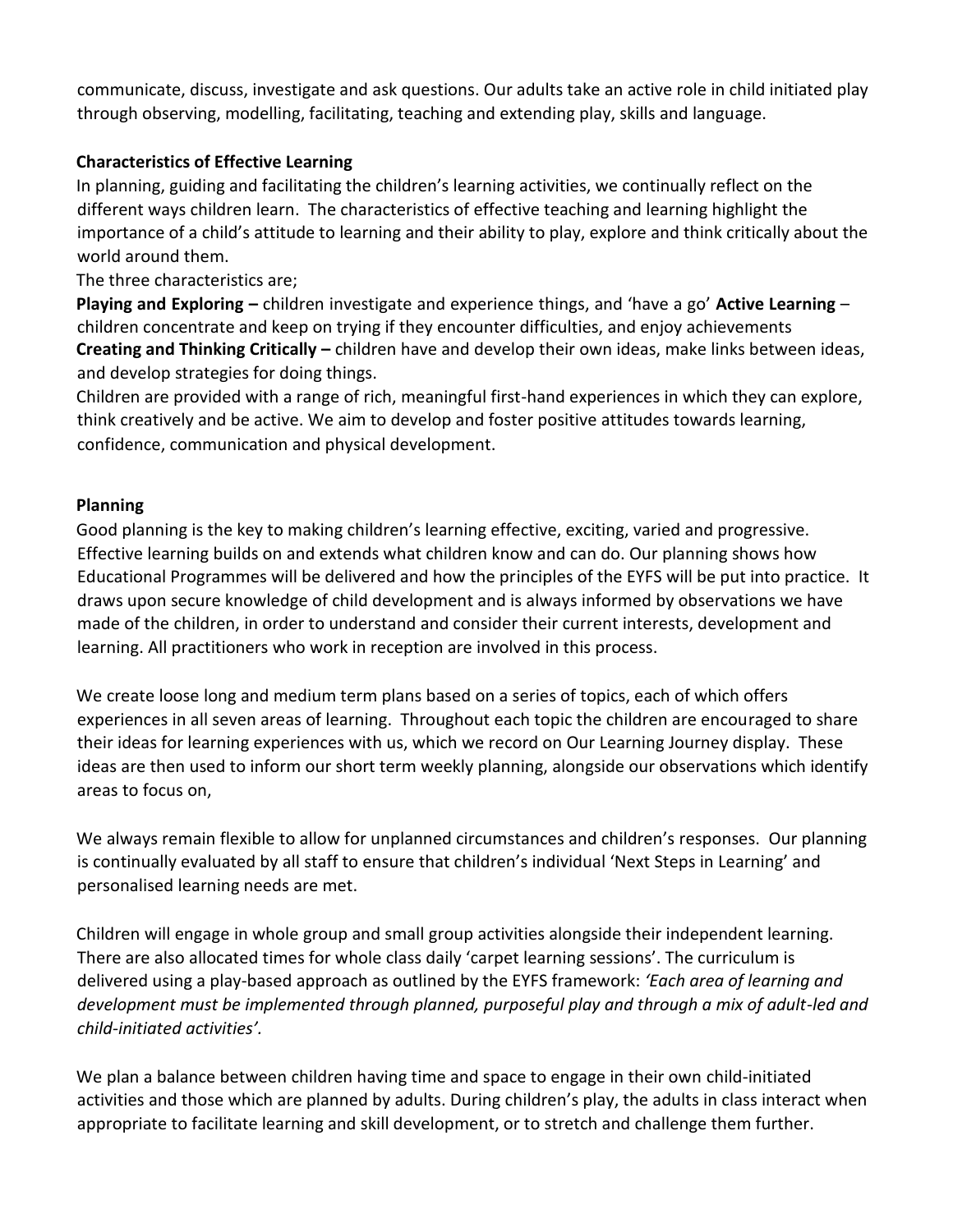In planning and guiding children's activities, we reflect as practitioners on the different ways that children learn and build these into our practice. We create a stimulating learning environment to encourage children to free flow between inside and outdoors.

#### **Staffing and Organisation**

At Lower Peover there is one reception class with an intake of 30 pupils. We maintain an adult/pupil ratio of 1:15 within the reception year: there is a teaching assistant in class throughout the day. The children have daily opportunities for Continuous Provision both in the classroom and in the outside area. The teacher liaises with the teaching assistant, involving them in planning, preparation, and assessment.

### **Observations & Assessment**

All practitioners who interact with the child contribute to the assessment process. Formative assessments inform everyday planning and are based on on-going observational assessment of each child's achievements, interests and learning styles. On-going assessments may take the form of anecdotal observations, focused observations, annotated examples of work, photographs, and information from parents.

On-going observations for each child are recorded on an online learning journey, using Tapestry, which can be commented on and added to by Parents. Parents/carers are encouraged to add their own comments and also to upload their own observations to show us what their children are able to do at home.

### **Baseline Assessment**

On entry to the Foundation Stage all children are assessed. Assessments are collected through observations and directed tasks which are used to plan next steps for individual and groups of children. Further termly assessments are used to track both individual progress, class progress and the progress of vulnerable groups both termly and at the end of reception.

In addition, we carry out the formal statutory Reception Baseline Assessment within the first 6 weeks of the term.

# **EYFS Profile**

At the end of the year, the EYFS profile provides a summary of every child's development and learning achievements including whether they have reached a 'Good Level of Development' (GLD). Children are assessed against the Early Learning Goals (ELG) by the class teacher - who uses the exemplification documents, and their knowledge of the children to make a 'best fit' judgement. This profile data is the statutory data that is sent to the Local Authority and used to help school benchmark and identify improvements.

# **SAFETY INCLUDING SAFEGUARDING AND WELFARE REQUIREMENTS**

The safety and welfare of our children is paramount at Lower Peover CE Primary School. We have robust policies and procedures in place to ensure their safety.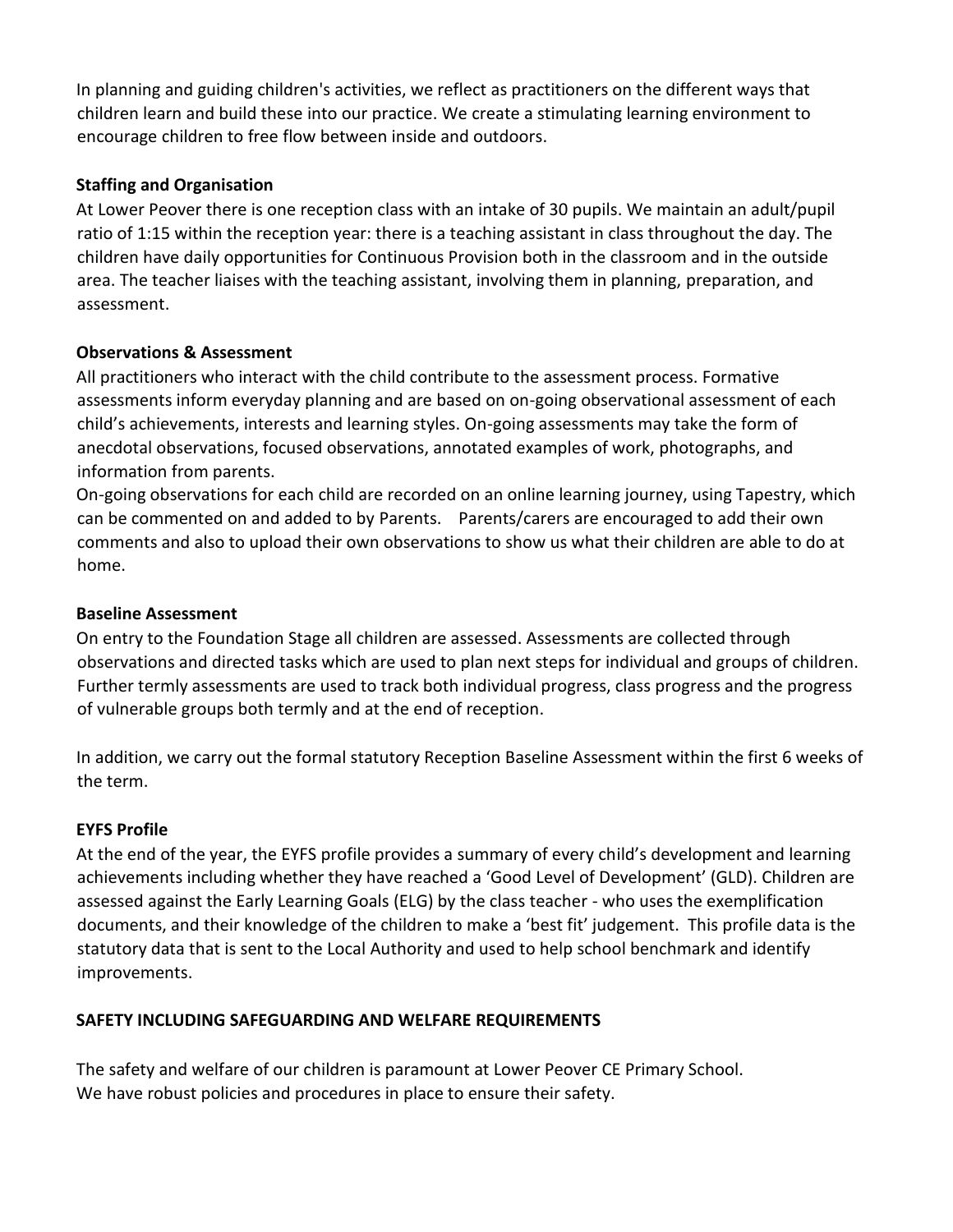In Reception we provide a safe and secure environment and provide a curriculum which teaches children how to take risks, follow rules and stay safe. We comply with the welfare requirements set out in the Statutory Framework for Early Years Foundation Stage and understand that we must:

- Promote the welfare of all children;
- Promote good health;
- Manage behaviour effectively and appropriately;
- Ensure all adults working with children are suitable to do so;
- Ensure that the environment is safe and all equipment and furniture is fit for purpose;
- Ensure all children have a challenging and enjoyable learning experience. We promote the good health of the children in our care in numerous ways, including the provision of nutritious snacks, access to water throughout the day, allocating significant time for physical development and following set procedures when children become ill or have an accident.

Staff and visitors are prohibited from using their mobile phones in our classrooms, only the class iPods are used to photograph children (for Tapestry observations and assessment purposes) and children must be appropriately dressed in photographs.

Lower Peover CE Primary School has robust systems in place to ensure that all practitioners who have regular contact with children are suitable for their role. The EYFS staff hold the Paediatric First aid qualification, which is a statutory requirement of the EYFS.

The Child Protection Policy is in place to ensure the safety of all stakeholders at Lower Peover CE Primary School. Backing up this policy is a dedicated safeguarding team which includes Designated Safeguarding Leads and deputy. Staff have access to CPOMs safeguarding system to log any concerns regarding any aspects of safeguarding and behaviour. All staff are vigilant in reporting concerns.

# **Inclusion**

We value all our children as individuals, irrespective of their ethnicity, culture, religion, home language, background, ability or gender. We plan a curriculum that meets and supports the needs of the individual child and support them at their own pace so that most of our children achieve the Early Learning Goals.

We work closely with the parents/carers of our high achieving children to ensure that their individual needs are met, and their talents fostered. We ensure that these children are challenged appropriately to reach their full potential.

We strongly believe that early identification of children with additional needs is crucial in enabling us to give the child the support that they need and in doing so, work closely with parents/carers and outside agencies. We have a designated full time Inclusion Leader in school who supports us with any additional needs a child may have.

# **THE ROLE OF PARENTS/CARERS**

We recognise the central importance of parents/carers as children's first educators. We believe they have a significant role to play in the lifelong education of their child. We strive to create and maintain partnerships with parents/carers as we recognise that together, we can have a significant impact on a child's learning. We welcome and actively encourage parents to participate confidently in their child's education and care in numerous ways.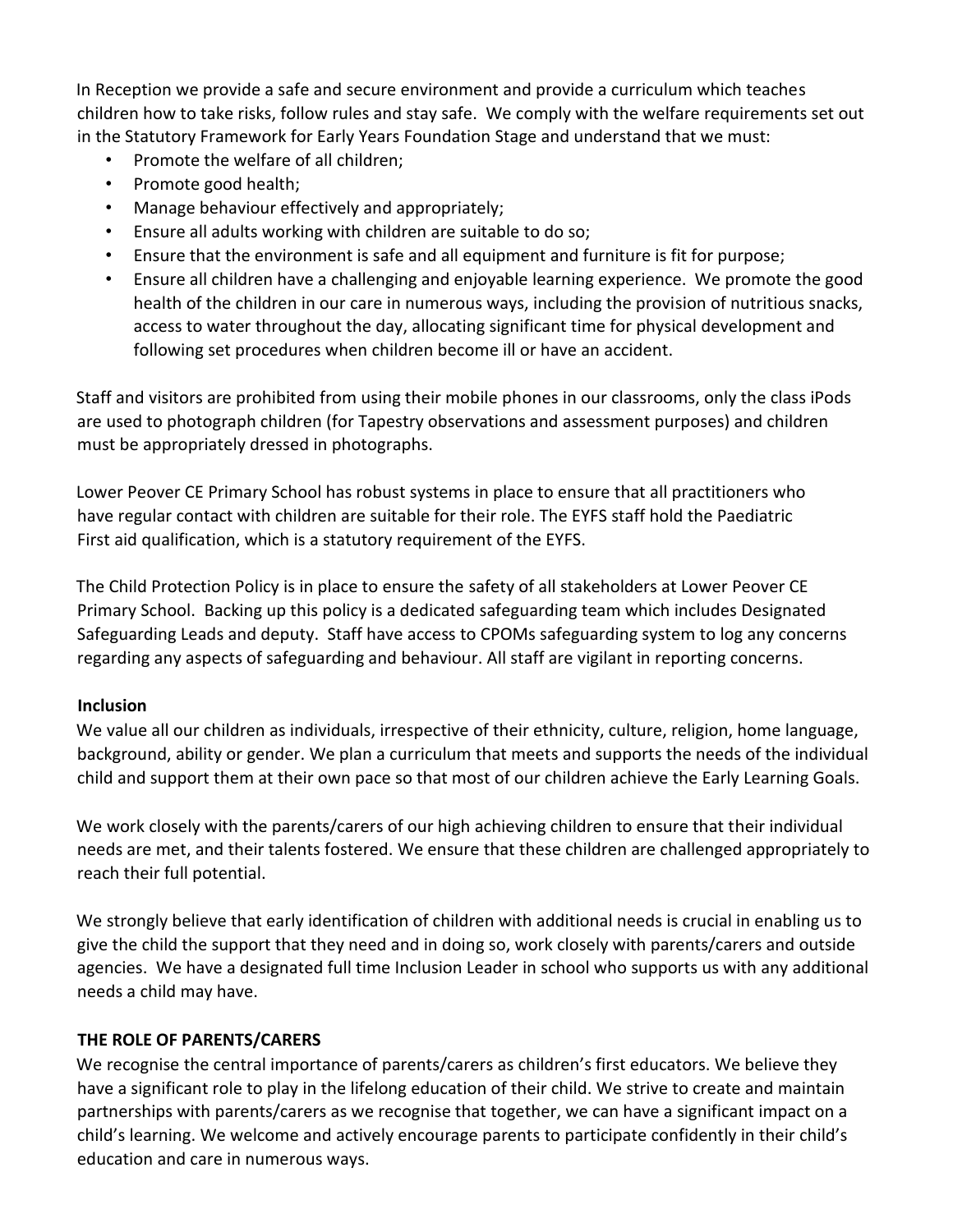- Holding information evenings before the children start school. Outlining the reception curriculum to parents/guardians during the new parents meeting in July, to enable them to understand the value of supporting their child's learning at home
- Talking to them about their child's interests and needs during our introductory sessions in school and gained from their 'All About Me' info;
- Being welcoming and approachable and having an open-door approach for parents to voice concerns/ask questions;
- Inviting them to a parent consultation in the Autumn and Spring Terms to discuss how their child has settled and share progress and next steps for learning;
- Valuing parents' contributions to learning journeys;
- Inviting parents into school regularly for our 'Stay and Play sessions';
- Encouraging parents to read with their child at home and make comments in their reading record books;
- Providing reading and writing meetings, highlighting how they can support their child at home;
- Sharing information explaining how we teach phonics and help them support their child;
- Providing regular observations on each individual which can be viewed by parents electronically
- Explaining to Parents how they can contribute to their child's online learning journey
- Half termly letters to inform Parents about appropriate information
- Welcoming parents as volunteers into our school;
- Providing parents with an annual end of year report and an end of year summary report detailing achievements and their child's EYFS profile;
- We also draw on our links with the community to enrich children's experiences by taking them on outings and inviting members of the community into our setting to talk about their lives, work and experiences.

# **Liaison with pre-school settings and induction**

All children begin at Lower Peover with a variety of experiences and learning, from a wide range of preschool and nursery settings.

The practitioners working in reception build upon that prior learning and experience. This is done through ensuring that Parents/Carers and the Early Years practitioners work together effectively to support children's learning and development, ensuring that each child's learning is a continuous journey.

Prospective parents can visit the school at any time. A new parents' meeting is held in June to introduce the school's expectations and routines, and to outline the transition process and Foundation Stage curriculum. Parents/guardians have the opportunity to meet the class teacher and to visit the classroom. Parents/guardians are given a new parent pack along with forms to be completed and returned to school.